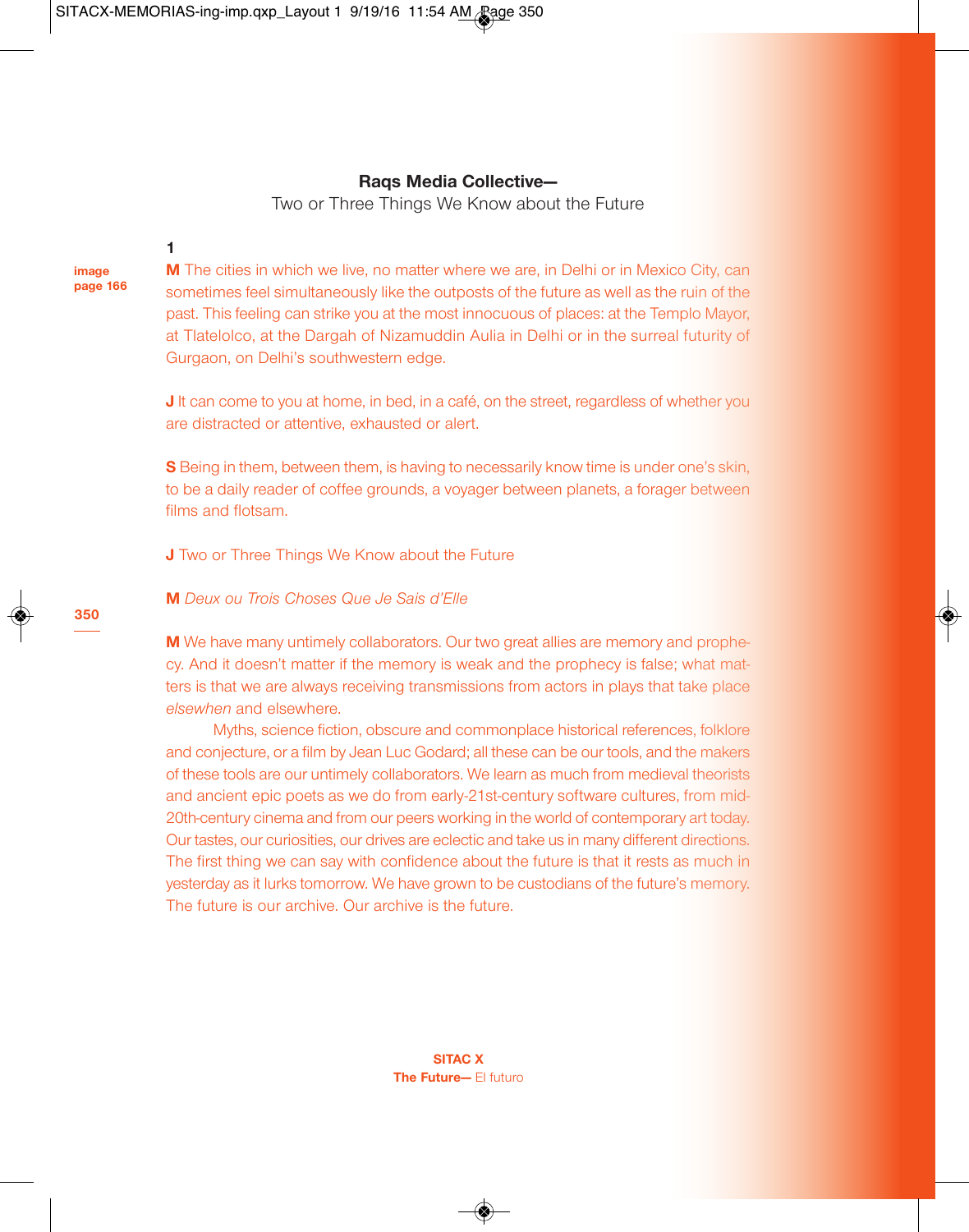**2**

**S** At the end of Borges' intriguing essay "A New Refutation of Time" (was there ever a more paradoxical title to an essay?), the Argentine skeptic gently dismantles the marvelous logical edifice of this denial of time by saying:

**J** "Time is the substance of which I am made. Time is a river that sweeps me along, but I am the river; it is a tiger that mangles me, but I am the tiger; it is a fire that consumes me, but I am the fire. The world, unfortunately, is real. I unfortunately, am Borges."

# **3**

**M** In our archive, there is a letter written to Amalia Jyran, my daughter, to accompany a work, a time capsule, buried in the earth by Theodore Ringborg on the grounds of a park in the city of Moss in the Ostfold county of Norway. We would like to share with you the contents of this letter. Amalia, who turned five three days ago, was four years old when this letter was written. The time capsule will be opened in 2061, 50 years after it was buried. Amalia will then be 54 years old. It is written to a four-year-old and a 54 year-old, to the present and to the future. We would like to read from the letter, from just after we remember Borges remembering that the world, unfortunately, is real and that he, unfortunately, is Borges.

The world fortunately is real, and you, fortunately are Amalia, and regardless of our presence or absence on that day 50 years from now, we would like it if you were present when the time capsule is dug out of the earth. Take good care, so that in the summer of 2061, you can set aside a few days to make this trip to Norway, indulge our memory and our modest vanity. Don't say no. We are, after all, asking for this appointment well in advance, and we know that your calendar for the year 2061 is empty as of now.

Think of all the waiting that the objects in the time capsule will have undertaken before being exposed to your gaze. Time capsules are designed to withstand the effects of duration, and so, it is possible that the contents of the capsule we bury in the earth will be reasonably well preserved, even when you set eyes on them 50 years from now. And yet, what you see when you open the capsule will not be what you saw when we shut it in your presence. Not necessarily because the contents will have undergone any transformation. What will have changed is you. Whatever you read into the contents of the box as a 54-year-old woman will not be what you saw as a four-year-old child. Your eyes, your vision itself, will have changed.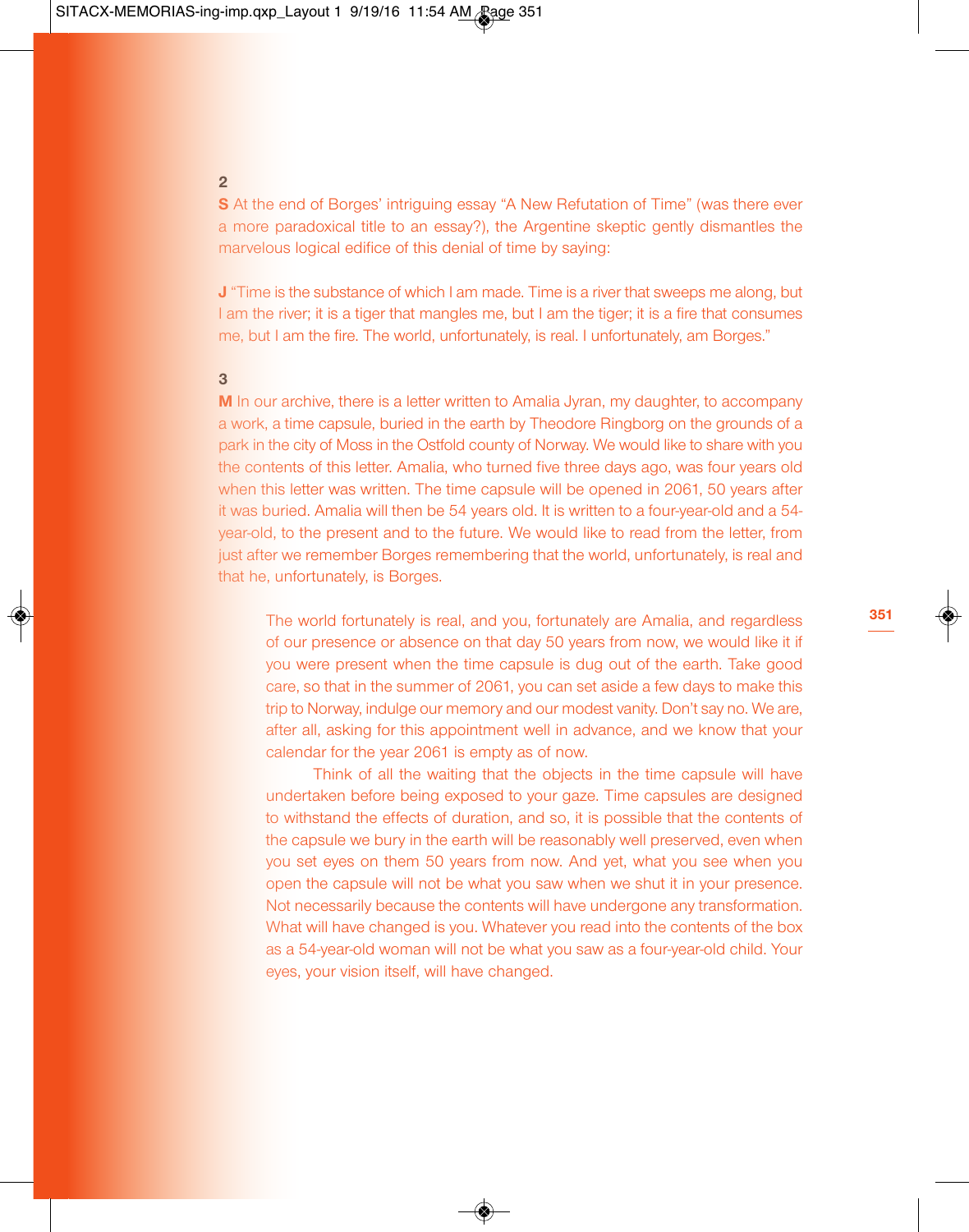**J** What is revealed in the second instant, when the capsule is opened, will be a trace of the first instant (and may it trigger in you a memory of that day, that soon-to-be April day, that once-was-April day, on the blue floor of our studio in Shahpur Jat, in Delhi), but it cannot be its re-instantiation. We will not be present, but a record of our intentions will remain. The interval between the two instants will see the transformation of our act from the substance of a sign to the aura of a trace.

In a sense, anything that makes a claim to be art is a time capsule, because it has to traverse the interval between the instant of its making and all the possible encounters that it has with those who come upon it, subsequent to its creation. It does not matter whether this occurs within days, years, decades or even centuries. If it is to be worth the effort that went into its making, its career as a trace has to have as luminous a trajectory as its life as a sign. The same goes for human beings.

**M** The philosopher David Wood, who has a particular interest in time capsules as artistic projects, says: "If you suppose that these capsules might protect their contents for thousands of years, they might be discovered by beings no longer human, or evolved versions of us, or even what we might think of as aliens. Such a capsule might well contain items, and certainly collections of items, nowhere else known. Each of these thoughts provokes a reflection on the here and now. If we imagine very different beings discovering this, who are we? And if they struggle to interpret these items, does that not allow us to look again? Projecting the future allows an imaginative displacement of the present."

In fact, we might even say that objects like time capsules, because they acutely concentrate within them the tension between what is human at the instant of their burial and what will be, or what will remain of what it will mean to be human at the possible instant of their exposure, act as sentinels at the limits of philosophy, of a series of ontological speculations made concrete through the occasion of art. "As artist performances," as Wood calls them, "of the unconscious schemata of philosophy."

**4**

nagarjuna, shantarakshita, kamalasita and bergson; and their strange conundrums

> **S** A time capsule is nothing if not an attempt at creating a demonstration of the relationship between the future and the present, and between the present that will soon be past and the future that will become present one day.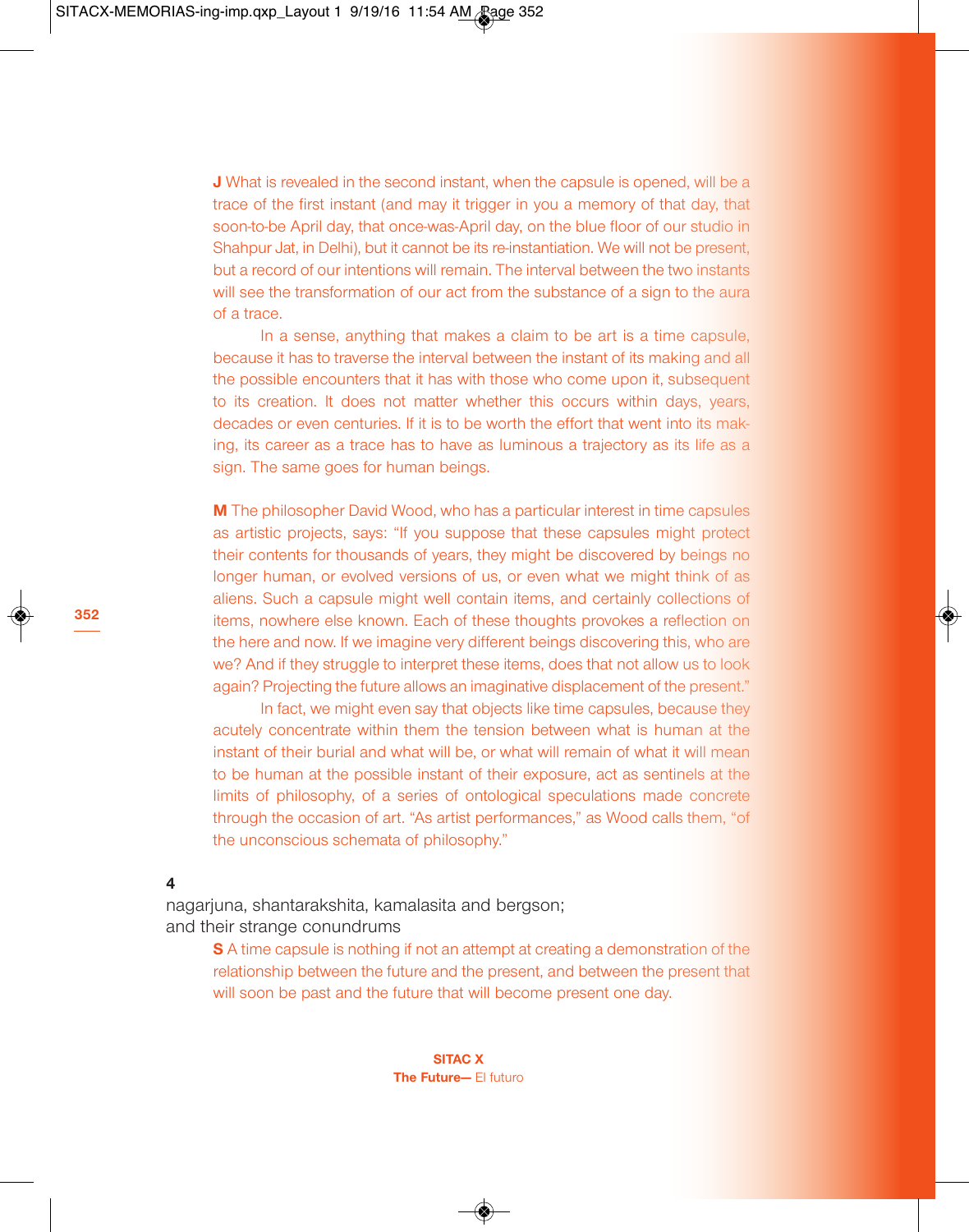And yet, if the present and future state of a thing were to depend on its past, then we will have to admit to the possibility of these states also being present in the past. But for them to be the present and the future, they must not have been the past. But, as we have just seen, if they were not situated in the past, they would not inhabit the present, nor grow into the future. And since the present is only another term we use for what will soon become the past, and the future, too, will become present, presently, then, neither present, nor future, nor past can have any meaning. So how can time exist? Or, if time does exist, why must it be seen only as if it were witnessed by a straight line called the selfpassing continuously through points describing locations arbitrarily named as yesterday, today and tomorrow?

Are you puzzled by this conundrum? So are we. We are pretty certain that anyone who has read these statements, or variants of them, ever since the madhyamika Buddhist antimetaphysician Nagarjuna taught them, sometime in the 2nd or 3rd century CE, will have come away with their co-ordinates shaken. They make sense, and yet, for them to make sense, everything else has to be suspended. Will you be more puzzled by this enigma then than you are now? At four, the past, present and the future are still plastic for you, you can still "pretend" in play that today is tomorrow. In 50 years, they will no longer be as malleable for you. The regimes of the clock and the calendar will have drilled a different logic of time. How will you wrap your head around a radical rejection of absolute time in favor of a series of "nows" (and no, it doesn't make sense to talk of them arranged serially) —a series of time capsules that contain each other like Matryoshka dolls, extending infinitely outwards, not in a straight line, but in all directions. Neither the arrow, nor the boomerang of time, just a series of puzzles, boxes, time capsules, hidden one inside the other, inside the other, inside the other.

But what are the consequences of this view? If the straight line of time does not exist, can there even be consequences? And if there are no consequences, can there be any meaningfully ethical action? And if there are no meaningfully ethical actions, does it matter whether or not we act well or badly towards others and the world?

Let's not even answer these questions. Let's ask some more instead and see where that gets us. Let's turn these questions around, like Shantarakshita who came after Nagarjuna did, like Kamalashila, who commented on Shantarakshita, did. So, if time were absolute and if the past, present and future each occupied their paradoxically serial as well as simultaneous (because of their dependence on each other) positions on some imagined but impossible chronological line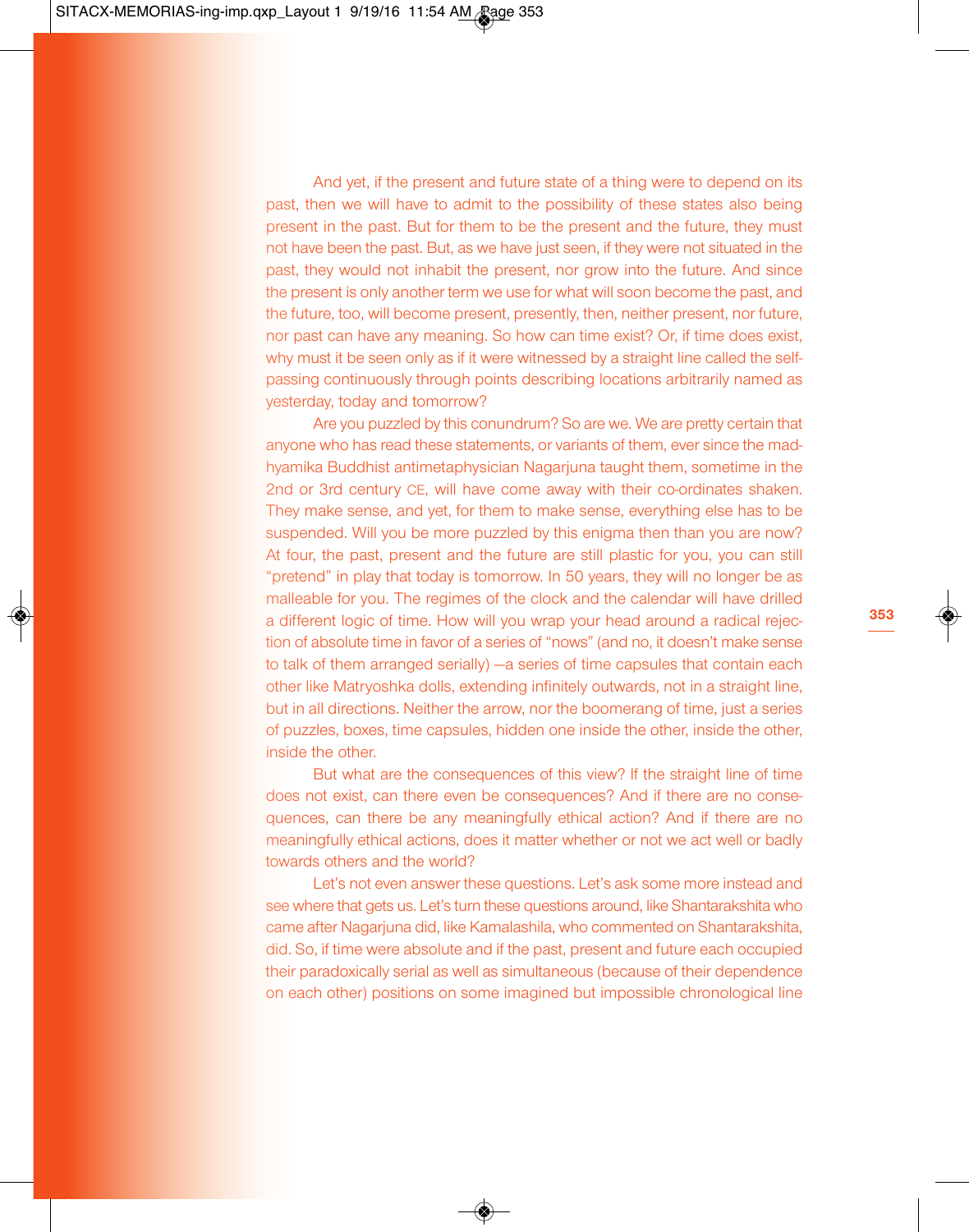extending onwards on the same plane, then, the fruits of every action would already be guaranteed and would require no striving. This becomes clear the moment you realize that a line on a plane can only proceed in a predictable direction, and any conception of time that places the past, present and future as if they were points traversed by a straight line could only proceed in a predictable direction. Then it would neither make sense to do anything, nor to do not do anything, so one might as well do anything, because every instant of the future would already be encoded into every instant of the past. The question of an ethical significance to an action would not arise, because no action would be capable of being chosen freely.

Henri Begson was on to something like this when he wrote *Time and Free Will.* He says: "To sum up, every demand for explanation in regard to freedom comes back, without our suspecting it, to the following question: 'Can time be adequately represented by space?' To which we answer: 'Yes, if you are dealing with time flown; No, if you speak of time flowing.' Now the free act takes place in time which is flowing and not in time which has already flown. Freedom is therefore a fact, and among the facts which we observe there is desire to endow duration with the same attributes as extensity, to interpret a succession by a simultaneity and to express the idea of freedom in a language into which it is obviously untranslatable."

**5**

**354**

## The Measure and the Measured

**M** Perhaps our real problem lies in the confusion we have created between our experience of time and the conceptual device we have made for ourselves to "measure" time, to account for time. Our experience points to the depth and amplitude of duration, while our measure tries to fit that experience either into the constraints of the slices of the circle of a clock-face or the notches on the tightrope of a time-line. Both are attempts to convert what is felt in terms of rhythm and duration into what can be seen in planar, spatial terms. In effect, it reduces being into an "account" of being.

Consider what it means for us to understand the experience of life within the measure of a lifetime. In 2061, when the time capsule is opened, it is more than likely that you won't find us around. Frankly, by then, we (me, your mother Monica, Jeebesh and Shuddha, some of your earliest play and oldest friends —the three people who make up Raqs) will have probably left you to your devices. Our long dance with each other straddling the 20th and 21st centuries will have ended. Going by the criterion of what it means to have a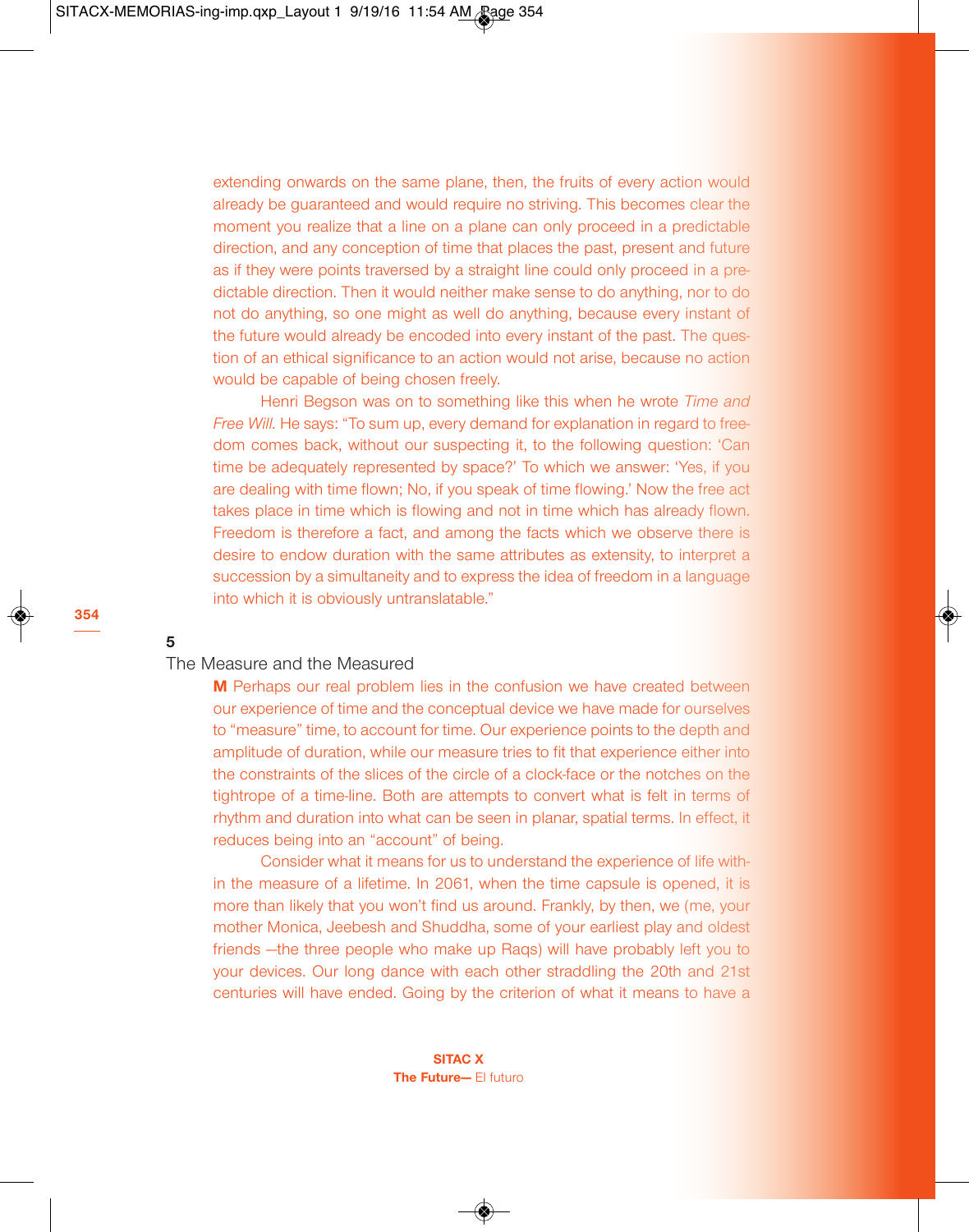lifespan, this century, this time, the future is already more yours than it is ours. We are sharing it with you in the full knowledge that you will taste a lot more of it than we ever can. Our lifespan began earlier and so in all likelihood will end earlier. That is as it should be.

However, regardless of how the span is measured, it cannot account for a singularity that spills over from our life to yours. Together, you and we share a strange condition, a new uncertainty born of a special kind of not knowing what the future might bring. We call this sense a "new uncertainty" because we think it is radically different from the uncertainties experienced by previous generations. This sense is what makes us contemporaries today, when we share in your excitement of "what next" in a story, when we scan every newspaper headline for what it might mean in terms of the shape of the world you are growing up in, and this is what will make us contemporaries of each other, even when you are 54 and we a memory.

Philosopher Peter Osborne says that our time, modernity (including its special case, post-modernity) is marked by an "openness towards an indeterminate future characterized only by its prospective transcendence of the historical present and its relegation of this present to a future past." Speaking historically, this is a relatively new condition. The history of human consciousness, until now, consists of a contest between relatively certain assertions about the shape of the future, be it conceived in terms of progress, decline or cyclicality. You could choose your picture of the future, depending on your inclination, your eschatological preferences, your philosophical persuasions, your cultural context and your life-experiences, and rest assured that your model had heft and stability. We are not speaking of an estimation of personal futures here (which have always been contingent) but of the future of species, of humanity itself, which even though seen differently, pessimistically or optimistically, was seen to stretch ever onward. One could look forward to a day of judgment, accumulating prosperity, the realization of utopia, permanent revolution, the exploration of outer space or the steady decline to a civilizational nadir before another slow spiralling upward climb. It was assumed (notwithstanding Nagarjuna and Barbour) that nothing that we as humans did could affect the certainty of the fact that, barring accidents with asteroids and the eventual freezing of the sun (both of which, it could be said, would be theoretically possible to elide by means of an ambitious, but species-saving, inter-stellar exodus, which has been the stuff of a great deal of science fictions), there would, assuredly, be a future.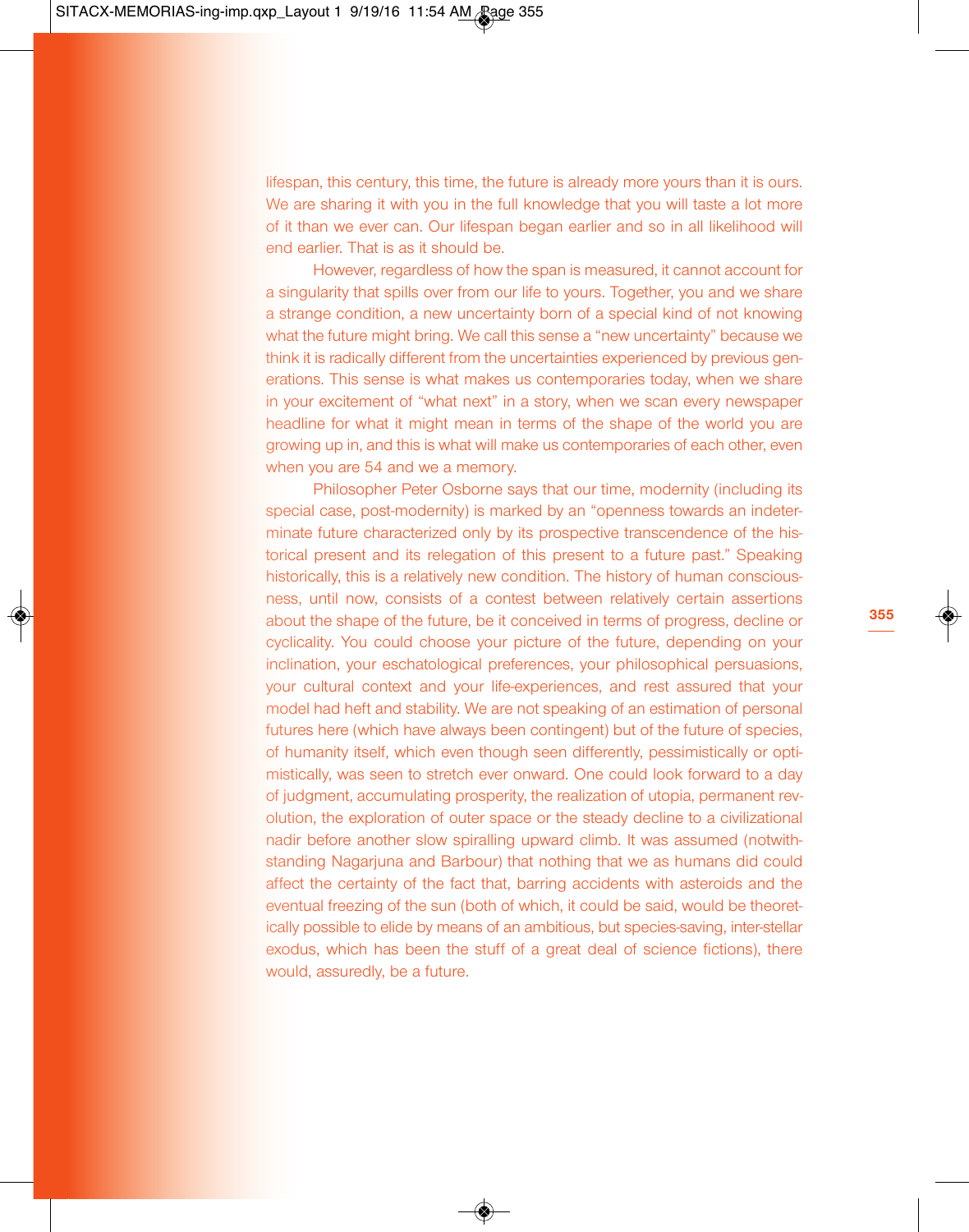# **6**

**356**

## Something New Happened

**S** Something happened in our time to change all that. The 20th century has left our species with the dark inheritance of the capacity to commit collective hara-kiri with atomic weapons and/or nuclear power, or through a pandemic (mis)engineered in a laboratory or a gross miscalculation of how we use up the energy resources available to us. While everything else may have precedence in the past, this fact alone is new. Not even previous conceptions of the divinely ordained end of the world and apocalyptic prophecies can approximate the unique status that a nuclear holocaust or a global ecological catastrophe would have as an event. The difference lies in the fact that the apocalypse was never conceived of as being authored by humanity. Once we concede that we can pull the plug on ourselves, then, everything we do (as a species) has to be viewed in terms of a choice about ourselves, then, everything we do (as a species) has to be viewed in terms of a choice about whether or not it hastens that selfinduced end. Just as every person alive is making conscious decisions not to commit suicide (which is the obverse of the fact that some do), so, too, humanity's decision not to unleash its own destruction has to be, from now onwards, a conscious decision.

**J** This changes the way we can think about the future forever. The future is no longer simply something that will happen to us; instead, it is also now something humans happen to have the capacity to cancel. The question of whether or not there will be a future in the years to come depends on the choices we make and the choices that your generation will make. The fact that as a species we have encountered this choice only very recently means that its implications are not yet transparent to us. We have faint intimations of what this might mean, and you will have a stronger sense of what this will mean, and your children will have an even stronger sense, and though a lot will distinguish the space of our experience from yours, the horizon of our (yours and our) expectations will be annotated by the crescent of the question mark that human beings now see rising over tomorrow.

Anyone who plants a time-capsule into the earth in these circumstances does so in the full awareness of the fact that there may not be anyone recognizably human around to read their intentions in the fullness of time. Of course, we hope that you (and here you stand in for humanity in general and as our contribution to humanity in particular) will be there to open the capsule in 2061. But, we say this knowing full well that history could turn out otherwise.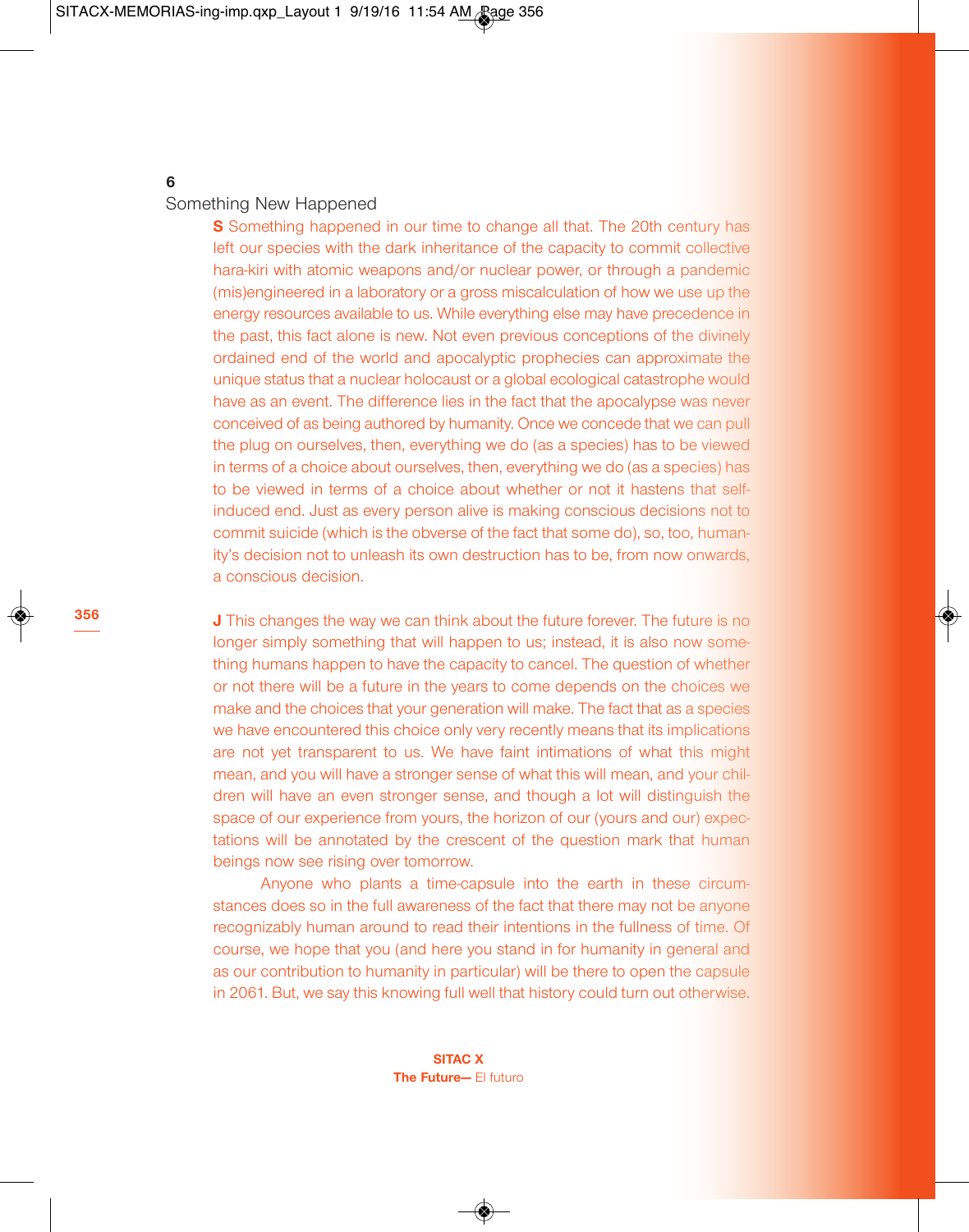You too, in your turn, were you to place a time capsule into the earth, would be in the same position as us, even if nuclear disarmament were to be achieved, even if global warming were reversed. The fact is, as a species, we now know how to end things, and we know that we know we can end things, and we hope such things as universal disarmament or sound ecological measures will always be shadowed by the possibility that some of us, some day, might reenact the consequences of our once poisoned knowledge.

**M** And that is why, exactly as we say to you when we share with you a melting ice-lolly on a summer afternoon (and what is the future but a melting piece of frozen time skewered onto a stick of the present?), we ask you not to be too greedy. Not even you, proud citizen of futurity, can claim time as property. The future is not yours; you will have to keep deserving it by making sure that you do no act to destroy its possibility. We have to do the same, for your sake.

This means that no matter what we estimate, some of the things we hope for will not come to pass, and some of the things that we fear will occur, even though our hopes themselves may linger and our fears continue to haunt the world. Further, some things that we can neither predict nor imagine will certainly happen, delighting and troubling us, but no doubt surprising us with their unexpected reality. The things that we bury with the aluminium time capsule will be witness to our sense of tomorrow, for even if they do not come laden with predictions and desires, they will bring with them a whiff of the time of their inception. Whatever we put into the box will tell you something about the things we knew, the days we spent together and the world we imagined for you and ourselves. They mark the things we owe to our time.

#### **7**

## Time and Debt

**S** In an early Sanskrit commentary on the Vedas called the *Satapatha Brahmana* (The Brahmana of the Hundred Paths), there is an interesting idea about indebtedness. The commentary states that each human being is born entangled into four kinds of debt. A debt to the gods and the cosmic order (to be repaid by sacrificial offerings), to the learned ones of the past (to be repaid by learning and producing new knowledge), to the ancestors (to be repaid by progeny, by making sure there are beings to witness the future just as our ancestors witnessed the past) and to all human beings, who made it possible for us, their guests, to mark our sojourn on Earth after being born (to be repaid by hospitality). These four debts mark our relationship to time. We exit the world either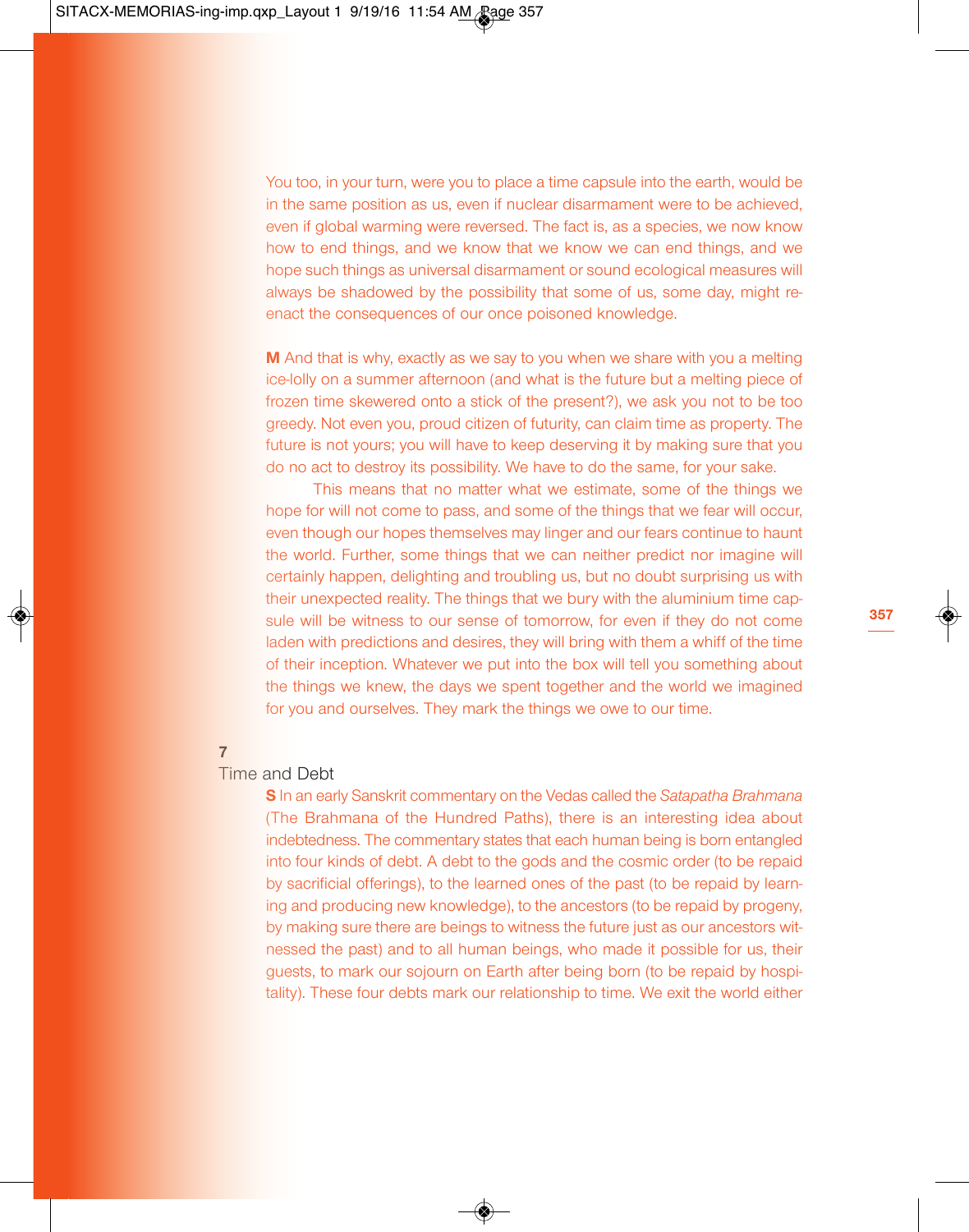with our pledges partially or fully redeemed or found wanting, and if found wanting, our debts are passed on (with compounded interest) to future generations and to future births.

The things we do, including spending hours and days thinking about how to fill the empty aluminium box so that you can be pleased to open it 50 years from now, are all done in partial fulfilment of the debts what we were born with. They represent a sacrifice of our time and harvest of our will, a process of learning and reading the world, a link to you, our real and symbolic progeny and our effort to clear a little space that can be hospitable to a thoughtful sojourner. All art is a repayment of the debt that we owe to life: partly to the past, in part to our present and indefinitely to our future.

## **8**

# Art, Value, Time

**J** The value of a work of art consists of its ability to arrest, even if temporarily, the stream of purposive acts and dispositions that we bear as a routine of everyday life. It affords us a moment's respite from the strain of maintaining a purely functional, quantifiable profile within the boundaries of a conflicted and abrasive situation. This is not a dismissal of the mundane, but an attempt to seek substance and plenitude in quotidian things, gestures, acts as one sees with them, and through them, with a kind of second sight into a zone that is not pre-determined in terms of meaning by the way the world is administered and governed.

**M** This respite is not like repose or slumber or rest or leisure or sleep. They all somewhere have been reduced to the function of replenishing the energies we have exhausted through labor and are opportunities for the existing order to reproduce itself. This respite, on the other hand, works more like "time out" in a game with only too well-established conventions —like a break during which the rules are suspended because they are found waiting in the face of the contingencies of play. Sometimes, the contours of a new game can be discovered when the rules are in suspension —neither conformed to, nor yet concretely re-invented. It causes and inhabits an ontological rupture —time out—, a strike at time, at space and at being.

Like the "time out" when the game itself is changed and challenged, art offers an opportunity to glimpse the contours of the world, and ourselves, at a different state of play.

Plugs and Sockets?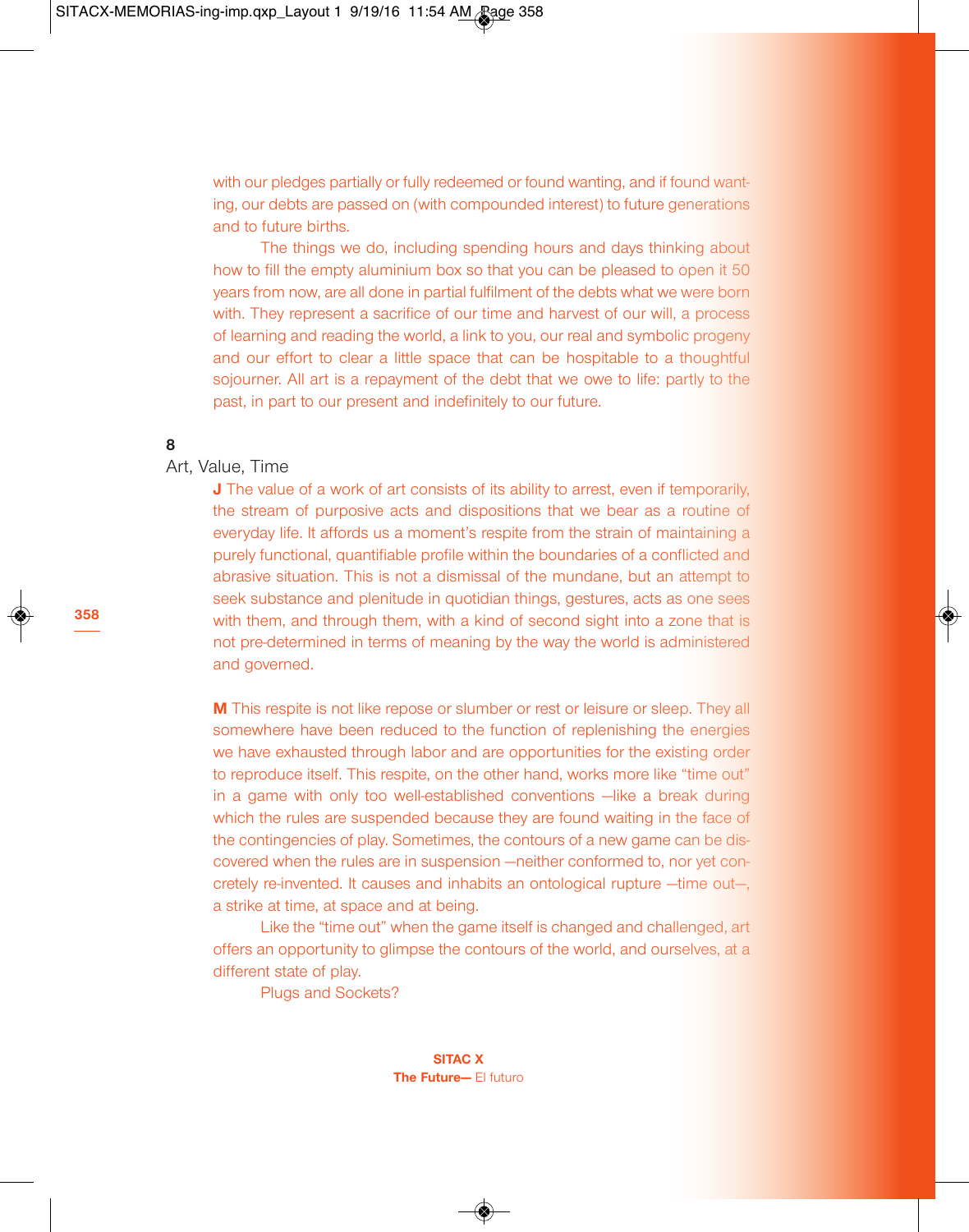**S** A work of art does not have to conform to, nor confirm, the established order of the world. Were a work to be constrained thus, it would have to fit into an extant necessity in the existing arrangement of the world, much like a plug would fit a socket. When worn, it would have to be replaced —so long as the need for its presence existed— by an item identical to itself. Things of beauty, things that amuse and entertain or inform, may fulfil such requirements.

Each move in art has the liberty to be, at least to some extent, unprecedented, to do something that has not been done before, and in facing us, to ask us to be something more (or other) than what we are accustomed to be. That is why we sometimes feel that a work of art, like a sudden and beautiful turn in a football game, or a moment with a lover, has set us free. The rapture and exhilaration of such moments may be few, but as Nietzsche says in *The Gay Science,* without them, "... life would be utterly unbearable, honesty would invariably lead to nausea and suicide."

**M** A move made in a chess game played by inmates to while away the time in prison may be identical in appearance to a move played in a tournament between champions, and yet nothing about what the move does to the players, and to time, is identical. Any move in art, like any ludic, playful gesture, has the same jewel-like ontology both for the maker and for the beholder.

This gesture strikes a chord, reminding the beholder that he, too, contains within himself something that is not reducible to the banal necessities of the circumstances of his life, the loose change, the debits and credits of his daily book of accounts. The artistic gesture breaches the limits of personal finitude, even if inarticulately, to act in the world.

**J** And yet, we are told, time is money. And if art is a kind of "extra time" does it also mean a kind of play money?

**M** Perhaps the "time is money" analogy stems from the notional scarcity of time in human life. And since anything scarce can be given value and monetized, time can enter the matrix of human transactions as a unit of value and exchange. Two different ideas of currency can emanate from our considerations of value of time, depending on whether we think of time as scarce or as abundant. Time as scarce gives rise to a currency of time that is similar to money, as we know it. And this leads to the notions of "saving", "hoarding", "wasting" and "spending" time. This notion emphasizes the value of a unit of time as an abstract entity, regardless of what the time is spent on.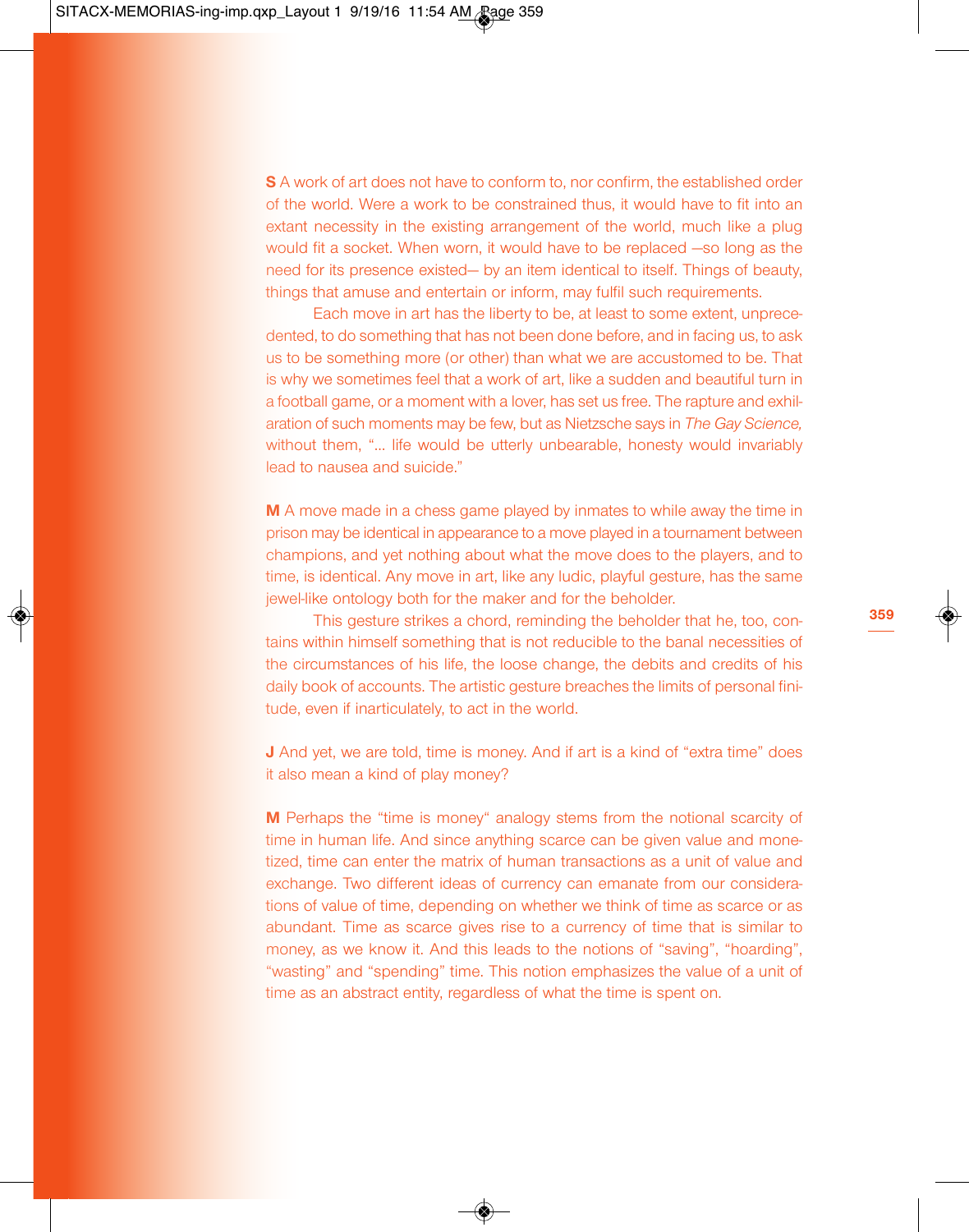**S** On the other hand, if we think of time as abundant, our focus shifts from the quantity to the quality of time, and we can transact and exchange units of time that are not necessarily identical in quantity, even though we may bring them into relations of equivalence with each other. A consideration of the sensory, emotional depth and intensity of our experience of duration can take us in this direction. Then, time becomes "current" not as a unit of mere exchange, but as a force, as a charge akin to electricity that can be transmitted from one timesensing body to another, merely through contact and proximity.

This is how we can get a sense of what we mean when we use an expression like "shared time". So, in this way, we can get two meanings of time as "currency".

**J** Looking over our shoulders, nervously, or in exhilaration, at Tahir Square and Wall Street, and in anticipation of the turbulence of the year ahead, we would say that this is the age of revolt. Revoltage.

**S** A few years ago, they used to talk about the "end of history". But sadly for all latter day Hegelians of the Fukuyama persuasion, the "end of history" ended, because the static, turbulent free world that it conjured up in a brief, ephemeral moment of post cold war euphoria never really came to pass.

As long as human beings are around to witness a succession of events, (and how ruthlessly "events" overtook us from 2001 till now) and as long as these events feature the push and pull of contrary forces and different desires, it is pointless to talk of an "end" to history.

Curiously, the "end of history" thesis leaves no room for imagination as a motive force in human affairs. It presumes that with things coming to static resolution in human affairs, there is no longer any need for people to imagine different outcomes to the processes that mark their lives. The fact that we are always imagining what else can happen or how things can be different from what they are suggests that imagination is a motor of change. As we know, time is an index of change. If things did not change, we would not have a sense of time. And without imagination, at least one of the engines of change is disabled. That is why imagination remains a motive of force.

**M** In *Escapement*, a discerning viewer will notice that three of the 27 clocks run "mirror time".

These three clocks are tagged with labels that attach them to three imaginary cities, while the 24 other clocks describe the time you would find in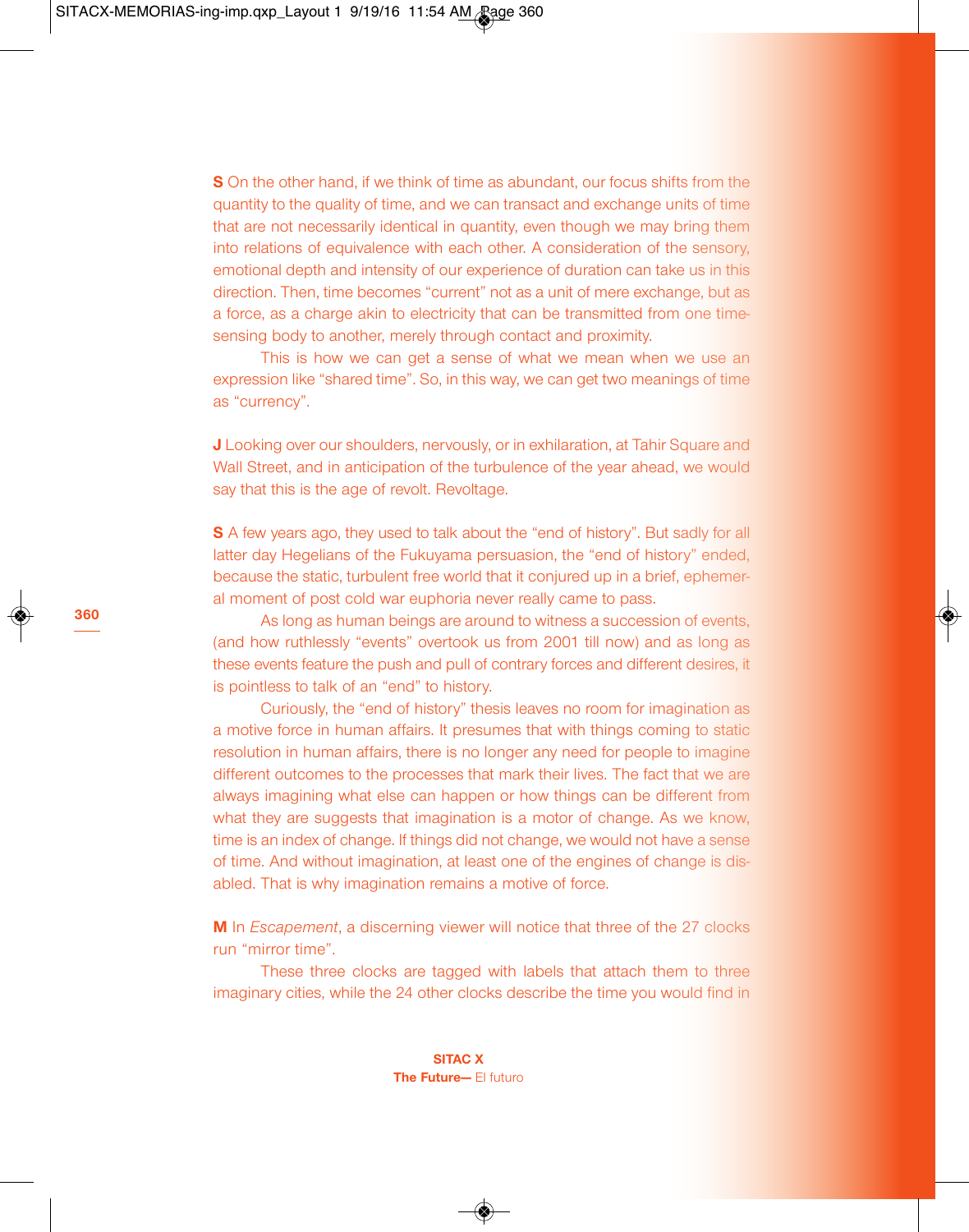24 actually existing cities. It is as if the mirror time of the three imaginary cities offers an "escape" from a seeming eternity of the present, as described by clock time at any given moment by the 24 other clocks. The imagination, by freeing us to inhabit the past, the future or an alternative present, always incapacitates the vanity of the idea of the "end of history".

**J** Being contemporary today means giving up the claim to there being any validity in the development of a telos that consigns some experiences in the present to what "has been exhausted" and the elevation of others to "things that we should all aspire towards." The hierarchy of experiences can no longer be made subject to a fiction of chronological order. This does not mean that we do not inhabit different temporal registers; it is just that the contemporary condition takes us away from ranking these registers along a developmental axis. That modernist vanity is now behind us. The contemporary condition involves a more modest and, at the same time, more realistic assessment of our places in time.

**S** Much of life we pass through zones marked by the sign of the unknown. We do not know where we stand, we are uncertain of our destination, even whether or not we will arrive. Sometimes, the information we receive is of use; often it only bewilders us.

Perhaps in undertaking such a journey, we would be wise to say, each time, with Nietzsche:

"… my time is not yet, the tremendous event is still on its way, it has not yet reached the ears of men. Lightning and thunder require time. The light of the stars requires time, deeds, though done, still require time to be seen and heard. This deed is still more distant from them than the most distant star — and yet they have done it themselves."

Like a deed done by the light of the most distant star, all human action, illuminated by the imaginative amplitude produced by the work of imagination, requires time and even silence to unfold.

Occasionally, art, like a telescope, can be a means by which it becomes possible for us to apprehend something that the "naked eye" of ordinary cognition would keep apart from us at the distance of a few light years. In such instances, the artistic act is the lens that transforms the optics of a situation, advancing a desire, telescoping what might take epochs into the intensity of a single moment of awareness and epiphany.